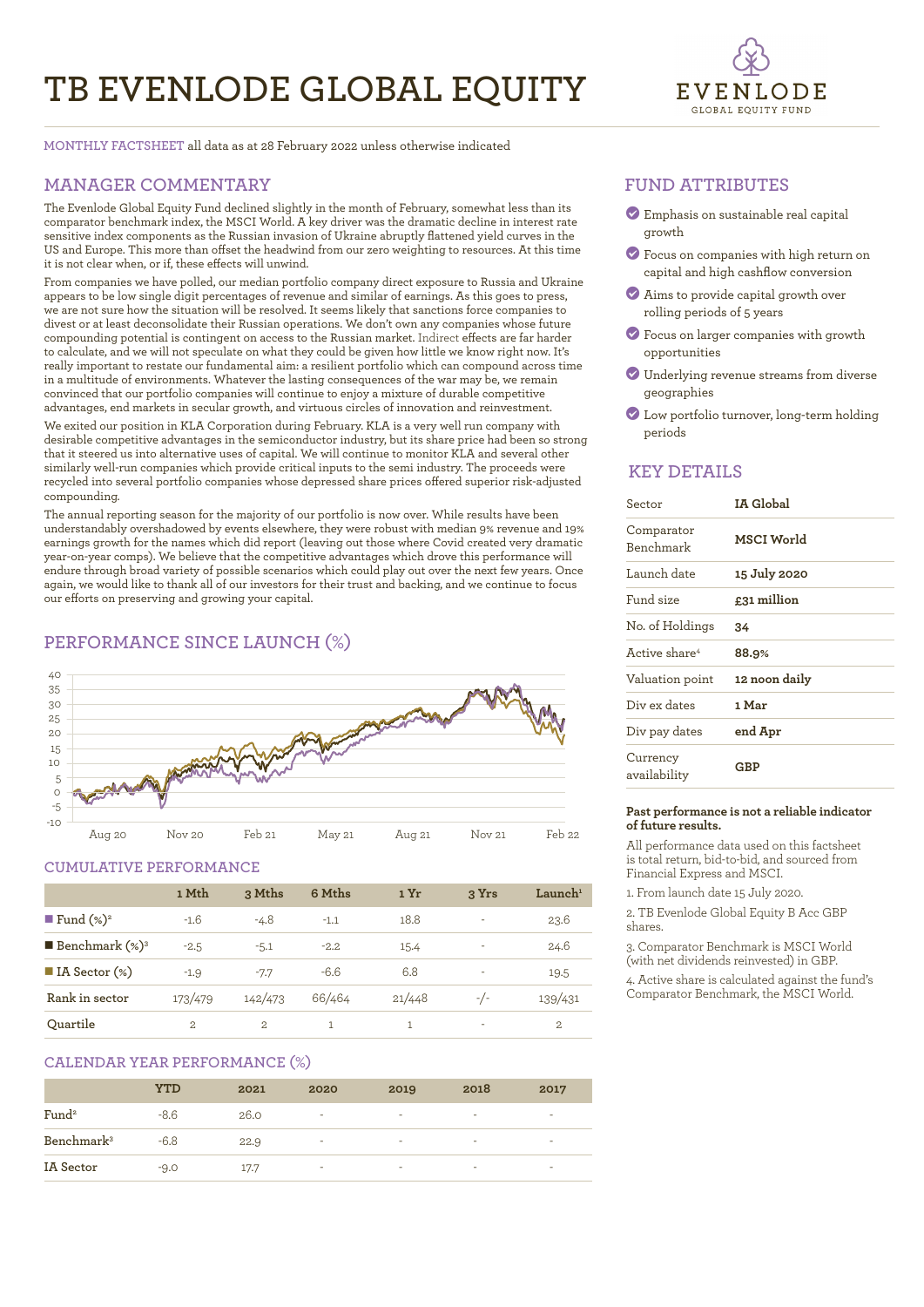

# **PORTFOLIO**





| Large Cap ( $\geq$ £10 bn) | 98.9 |
|----------------------------|------|
| $\blacksquare$ Cash        | 1.1  |



# **Size allocation (%) Geographical allocation (%)**

| North America         | 60.4 |
|-----------------------|------|
| $\blacksquare$ Europe | 23.5 |
| ■ United Kingdom      | 13.2 |
| $\Box$ Asia           | 1.9  |
| Cash                  | 1.1  |

| Mastercard                | 6.6  |
|---------------------------|------|
| Microsoft                 | 5.3  |
| <b>RELX</b>               | 5.0  |
| Alphabet                  | 4.9  |
| Medtronic                 | 4.7  |
| <b>Wolters Kluwer</b>     | 4.6  |
| Accenture                 | 4.1  |
| <b>LVMH</b>               | 3.9  |
| Nestlé                    | 3.7  |
| Intercontinental Exchange | 3.5  |
| Verisk Analytics          | 3.4  |
| $A$ on                    | 3.1  |
| Broadridge Financial      | 3.0  |
| <b>Booking Holdings</b>   | 3.0  |
| Visa                      | 2.7  |
| <b>CME</b> Group          | 2.6  |
| The Cooper Companies      | 2.4  |
| Intuit                    | 2.4  |
| Pernod Ricard             | 2.3  |
| Experian                  | 2.2  |
| Total                     | 73.4 |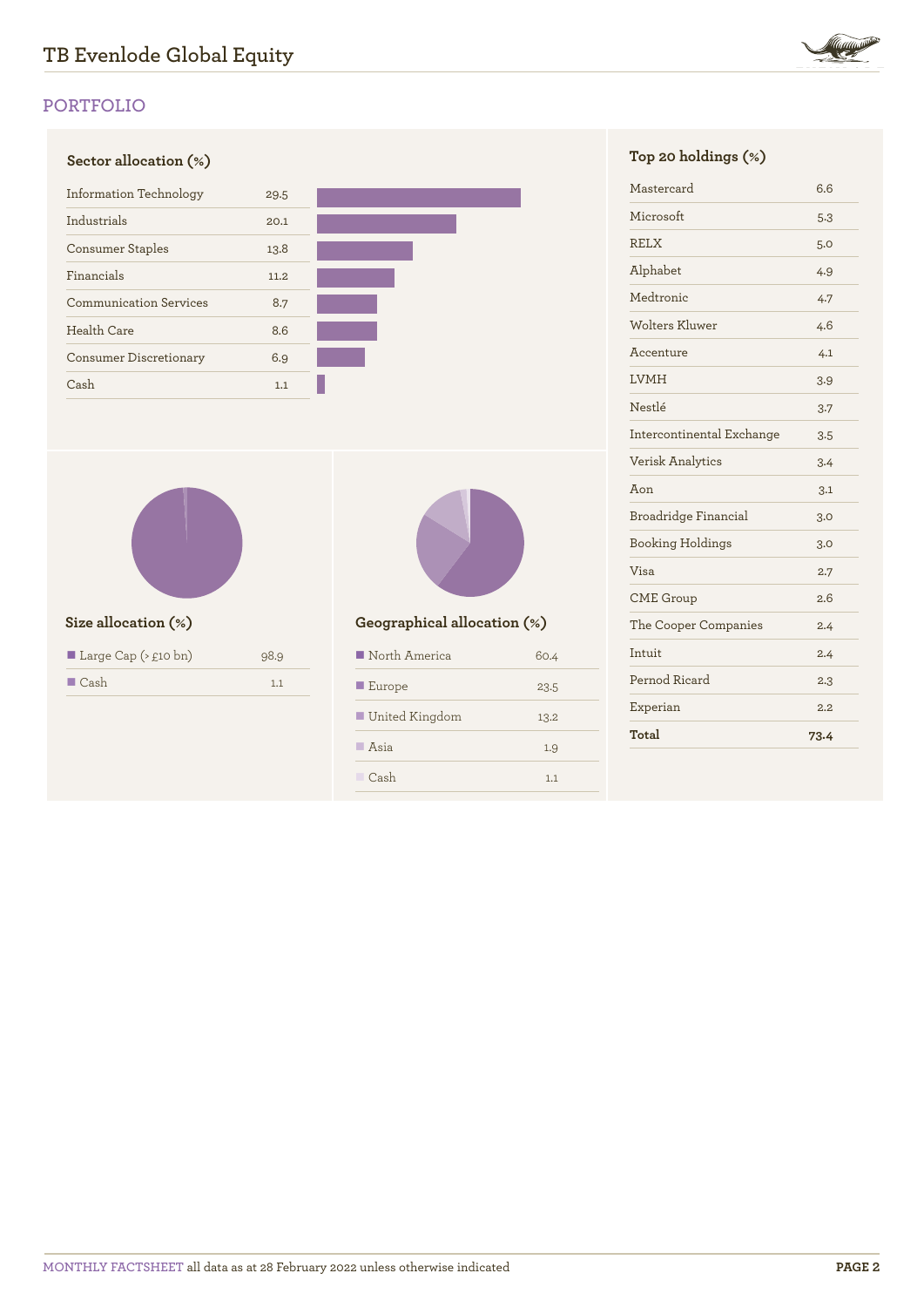

# **INVESTMENT TEAM**

**The Evenlode Investment Team totals 15 staff. Fund managers are supported by a team of analysts including three dedicated stewardship analysts, and the team works collegiately to challenge thinking and share ideas.**



**Fund Manager** Chris is a fund manager on the Evenlode Global Equity strategy, which launched in 2020, and

on the Evenlode Global Income strategy, which launched in 2017. Chris is a fully qualified Chartered Financial Analyst and has a degree from the University of Cambridge in Mathematics and Economics. Prior to Evenlode, Chris worked as a senior software engineer.



**Integration into the investment process**

# **CHRIS ELLIOTT JAMES KNOEDLER CHRIS MOORE**

**Fund Manager** James is a fund manager on the Evenlode Global Equity strategy, which launched in

2020. He previously worked as an Equities Analyst at Independent Franchise Partners (IFP) and before that worked as an Investment Analyst at Arisaig Partners and Newlands Investment Management. James graduated from Oxford University with a first-class degree in English and holds a Masters degree in Finance from the London Business School.



**Head of Research** Chris joined Evenlode Investment Management in February 2018 having previously

been an equity research analyst at Investec Bank and Berenberg. Chris is a fully qualified Chartered Accountant and Chartered Financial Analyst, and studied Accounting and Finance at Warwick University.

# **ENVIRONMENTAL, SOCIAL AND GOVERNANCE (ESG)**



**SAWAN KUMAR Head of Stewardship**



#### **CHARLIE FREITAG Stewardship Analyst**



### **BETHAN ROSE Sustainable Investment Analyst**

Our annual Responsible Investment Report is due to be published shortly. In the report, we look back at the year in detail, highlighting our voting and engagement activity, our annual emissions analysis and touch on some key thematic areas such as effective engagement, greenwashing and the importance of carbon pricing.<br>We hope the report will give you a sense of how we go about investing repsonsibly at Evenlode and the key<br>issues we n

#### **Our ongoing commitment**

#### Signatory of:



Evenlode Investment Management became a signatory to the United Nations Principles for Responsible Investment (UNPRI) in 2018. By becoming signatories, we commit to implementing these principles and incorporating environmental, social and governance factors into our investment process to help enhance returns and better manage risk for our clients.

? Strategy & Governance: A+

- ? Integration: A+
- ? Engagement: A

? Proxy Voting: A

**Recent publications for download**

- ? **[UNPRI Assessment Report](https://evenlodeinvestment.com/resources/stewardship-assets/2020-Assessment-Report.pdf)**
- ? **[Responsible Investment Report](https://evenlodeinvestment.com/resources/stewardship-assets/Evenlode-Annual-RI-Report-2020-Final.pdf)**
- ? **[Carbon Emissions Report](https://evenlodeinvestment.com/resources/stewardship-assets/Evenlode-Portfolio-Carbon-Emissions-Report-2021.pdf)**

# **MSCI Rating**



Data as at 31 December 2021. Based on 95.4% of AUM. MSCI ESG Fund ratings are intended to measure the resilience of funds to long-term risks and opportunities arising from environmental, social and governance issues.

#### **Morningstar® Ratings**



Morningstar Sustainability Rating<sup>®</sup>

Ratings as at 31 December 2021. Based on 100.0% of AUM. The Morningstar® Sustainability Rating™ is intended to measure how well the issuing companies of the securities within a fund's portfolio holdings are managing their environmental, social, and governance risks and opportunities relative to the fund's Morningstar Global Category peers.

© 2021 Morningstar. All rights reserved. The information contained herein: (1) is proprietary to Morningstar and/or its content providers; (2) may not be copied or distributed; and (3) is not warranted to be accurate, complete, or timely. Neither Morningstar nor its content providers are responsible for any damages or losses arising from any use of this information. Past performance is no guarantee of future results. MSCI ESG Research LLC's ("MSCI ESG") Fund Metrics and Ratings (the "Information") provide environmental, social and governance data with respect to underlying securities within more than 31,000 multi-asset class Mutual Funds and ETFs globally. MSCI ESG is a Registered Investment Adviser under the Investment Advisers Act of 1940. MSCI ESG materials have not been submitted to, nor received approval from, the US SEC or any other regulatory body. None of the Information constitutes an offer to buy or sell, or a promotion or recommendation of, any security, financial instrument or product or trading strategy, nor should it be taken as an indication or guarantee of any future performance, analysis, forecast or prediction. None of the Information can be used to determine which securities to buy or sell or when to buy or sell them. The Information is provided "as is" and the user of the Information assumes the entire risk of any use it may make or permit to be made of the Information.